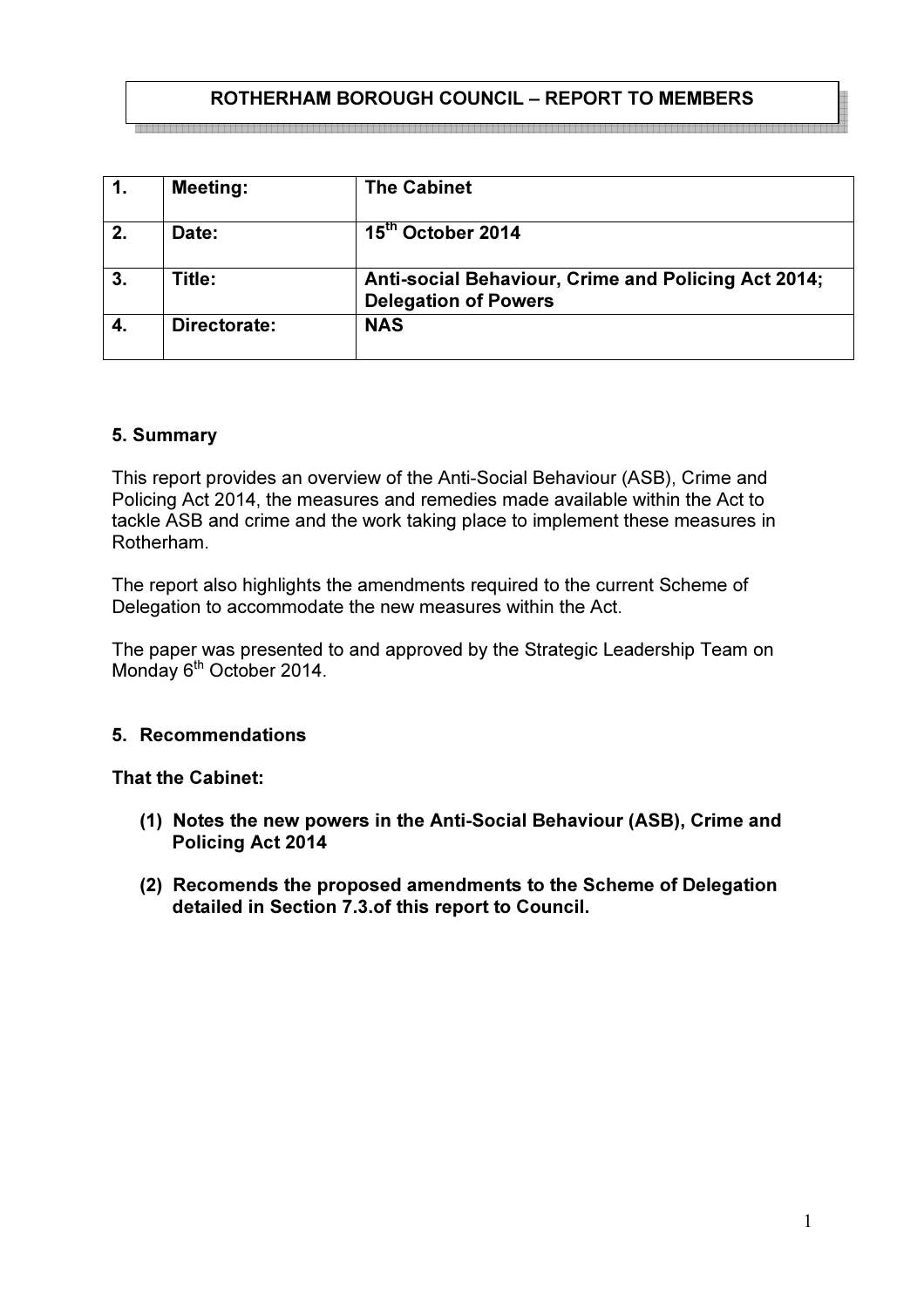# 7. Proposals and Details

# 7.1 Background

In 2010, the Home Office carried out a review of the measures available to practitioners for responding to anti-social behaviour (ASB). The review concluded that:

- There were too many potential remedies available and practitioners tended to rely on the ones that they were most familiar with.
- Some of the formal options available, particularly the Anti-Social Behaviour Order (or ASBO), were bureaucratic to administer, slow and expensive, which was becoming a potential deterent to their use;
- The growing number of people who breached their ASBO suggested they were not acting as a deterrent to a persistent minority from continuing their anti-social or criminal behaviour; and
- The methods that were designed to help perpetrators deal with underlying causes of their anti-social behaviour were rarely used.

The Home Office subsequently consulted on proposals to reform the policy framework for dealing with ASB in 2011. This lead to the publication of a White Paper, "Putting Victims First – More Effective Responses to Anti-Social Behaviour", in 2012.

The Home Office indicated that the intention of its proposals was to "move away" from having a tool for every different problem" to a new approach designed to ensure that local authorities, the police and partners have "faster, more flexible tools" to respond to problems with "victims at the heart of the response".

The Anti-Social Behaviour, Crime and Policing Bill subsequently progressed through Parliament and the resulting Act received Royal Assent on 13th March 2014. It comes into force on  $20<sup>th</sup>$  October 2014.

The Act covers a range of matters, which can be summarised as follows:

- Parts 1 to 6 introduce new measures for responding to anti-social behaviour;
- Part 7 addresses dangerous dogs;
- Part 8 relates to firearms;
- Part 9 covers protection from sexual harm and violence:
- Part 10 relates to forced marriage;
- Part 11 deals with various policing matters;
- Part 12 amends the Extradition Act 2003;
- Part 13 introduces changes to criminal justice and court fees; and
- Part 14 is a general section covering amendments, commencement, etc.

This report gives an overview of the new measures for tackling anti-social behaviour and to consider the implications for the Council.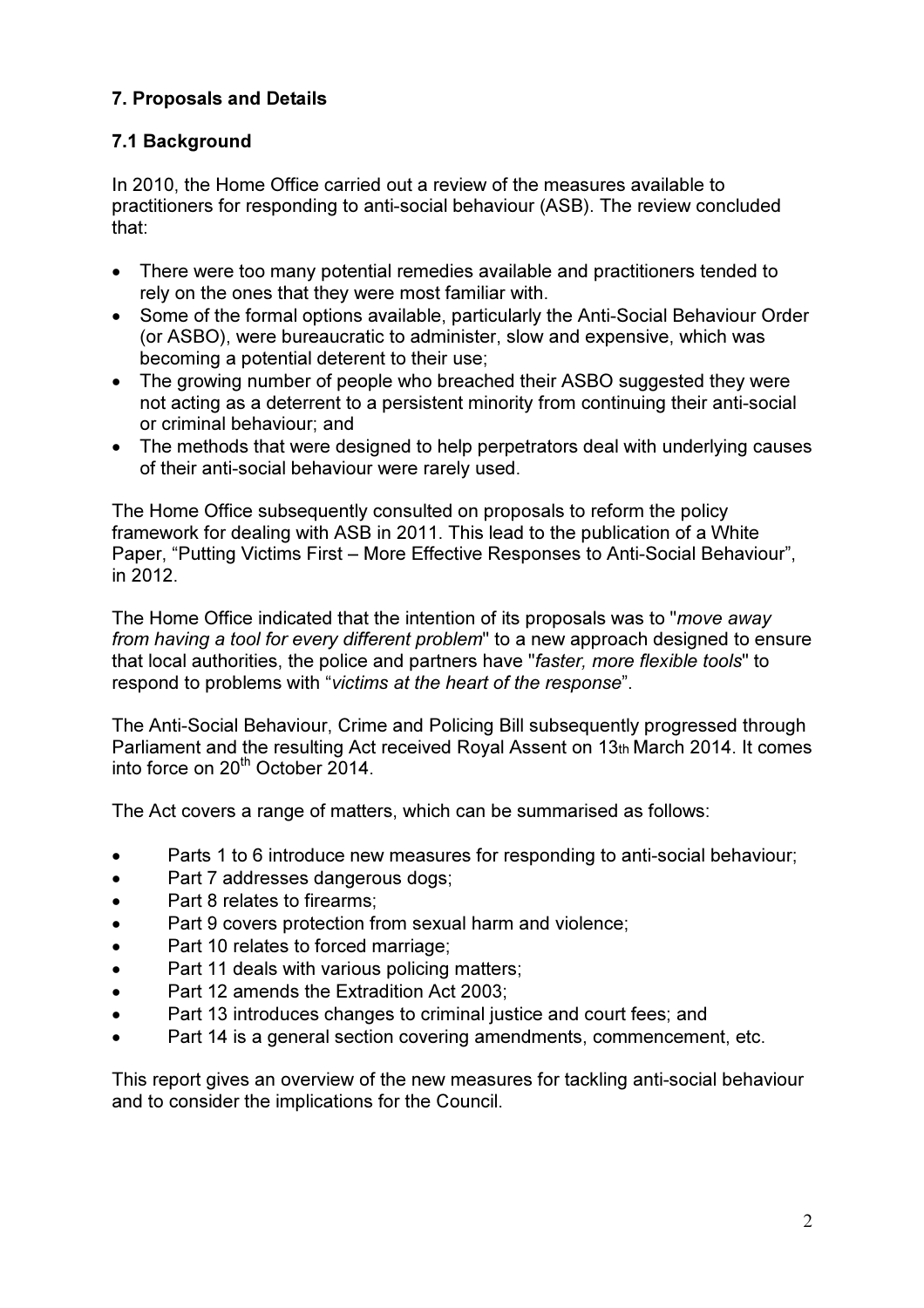# 7.2 New Measures for Tackling Anti-Social Behaviour

### 7.2.1 New Tools and Powers

 The Act replaces nineteen pre-existing measures with six new measures for tackling anti-social behaviour. The new measures are listed below.

A detailed summary of each measure is attached as Appendix 1.

- Injunction to deal with anti-social behaviour
- Criminal Behaviour Order (CBO). These measures replace the existing ASBO; ASBO on conviction; Drinking Banning Order; Drinking Banning Order on conviction; ASB Injunction; Individual Support Order and Intervention Order.
- Dispersal Power. This measure replaces the existing Section 30 Dispersal Order and Section 27 Direction to Leave.
- Community Protection Notice (CPN).
- Public Spaces Protection Order (PSPO).
- Closure Power.

These measures replace the existing Litter Clearing Notice; Street Litter Clearing Notice; Grafitti/Defacement Removal Notice; Designated Public Place Order; Gating Order; Dog Control Order; ASB Premises Closure Order; Crack House Closure Order; Noisy Premises Closure Order and Section 161 Closure Order.

### 7.2.2 Absolute Ground For Possession

The Act also introduces a new absolute ground for possession of Secure and Assured tenancies, associated with anti-social behaviour or criminality.

The purpose of the new absolute ground for possession is to speed up the possession process in cases where anti-social behaviour or criminality has already been proven in another court. Landlords will no longer have to prove that it is reasonable to be granted a possession order, but instead courts must grant possession if the landlord followed the correct procedure and can demonstrate at least one of the specified conditions below is met. These are:

- A conviction for a serious criminal offence
- A court order finding a person in contempt of court for breaching an injunction made under the Act
- Breach of a Criminal Behaviour Order
- Obtaining a premises closure order
- A conviction for breach of an abatement notice

In such cases, the tenancy would be reviewed in the same way that an existing Introductory Tenancy would be reviewed prior to a decision being made to seek to recover possession of the property.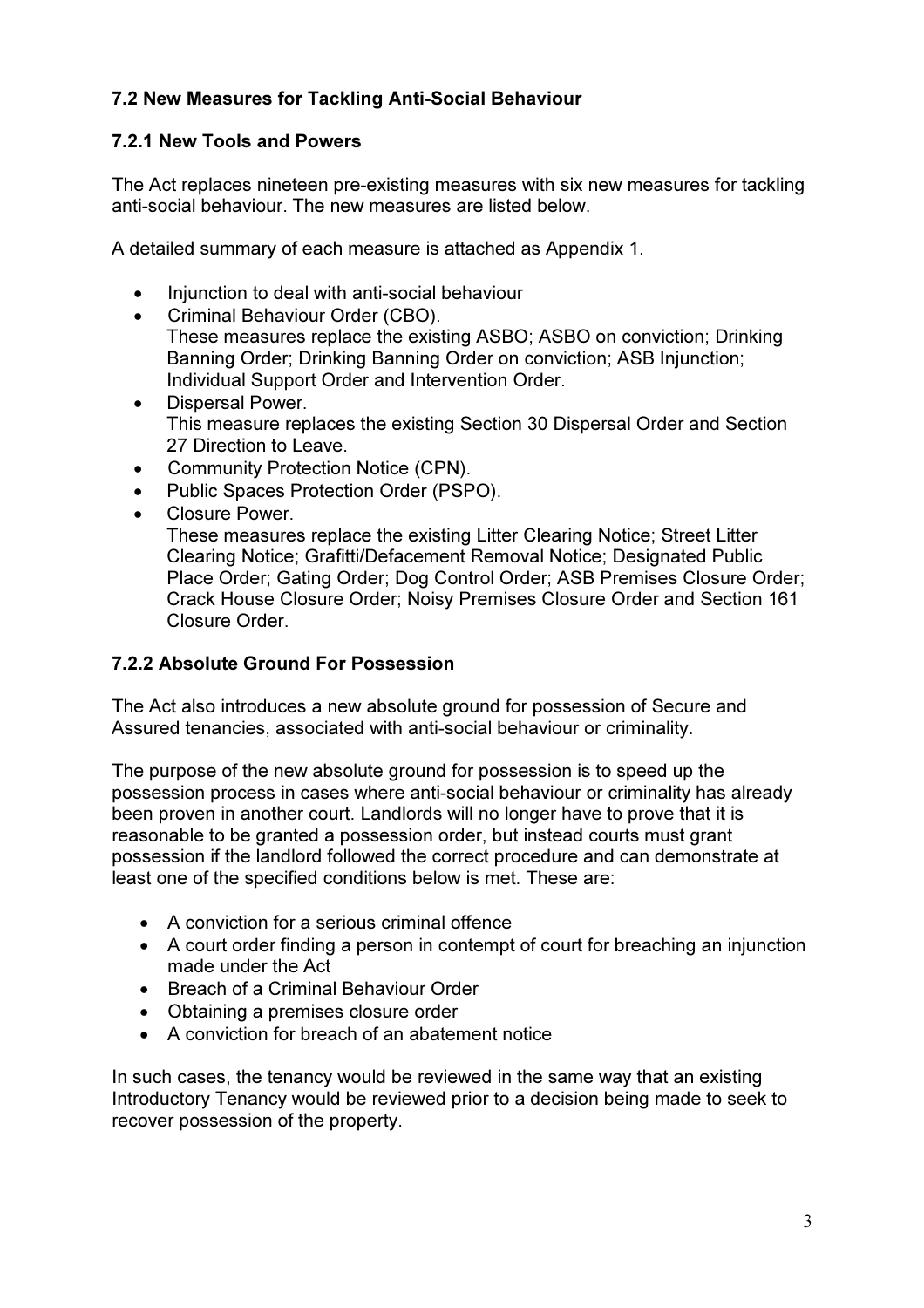### 7.2.3 Litter from Vehicles

The Act also introduces the power for the Secretary of State to make regulations under which the keeper of a vehicle may be required to pay a fixed penalty where litter has been thrown, dropped or otherwise deposited from the vehicle. Currently, a fixed penalty notice can only be issued when litter is thrown from a car if the person responsible for throwing the litter can be identified. This new provision would bring the legislation for littering offences in line with that for fly-tipping with the keeper of a vehicle being deemed responsible for any offences committed by those within the vehicle.

### 7.2.4 Community Remedies

The Act requires each local policing body to prepare a community remedy document for its area with a list of actions to be carried out by a person who has a) engaged in anti-social behaviour or has committed an offence and b) is to be dealt with for that behaviour or offence without court proceedings.

An action is considered appropriate to be carried out by a person only if it has one or more of the following objectives:

- assisting in the person's rehabilitation;
- ensuring that the person makes reparation for the behaviour or offence in question;
- punishing the person.

In preparing the document, the local police must consult with the local authority and carry out whatever other public consultation that it considers appropriate.

The Act also sets out rules for out-of-court disposals for anti-social behaviour and conditional cautions. This includes a duty to consult victims before deciding what conditions to attach to a conditional caution.

#### 7.2.5 Response to Complaints about Anti-Social Behaviour – 'Community Trigger'

The White Paper, 'Putting Victims First', stated that the aim of the 'Community Trigger' was to give victims and communities the right to demand that agencies who had ignored repeated complaints about anti-social behaviour take action.

The relevant bodies in an area (Police, Council, Clinical Commissioning Group and providers of social housing) must carry out an ASB case review if someone makes an application for a review and the local threshold for a review is met. If a review is triggered, the relevant bodies must carry out the review and then inform the applicant of the outcomes of that review and any recommendations emerging from the review.

There is a requirement for relevant bodies to produce "review procedures" for carrying out any ASB case reviews and ensure that the current review procedures are published. Relevant bodies must also report the number of applications received, the number of times the threshold was met, the number of reviews carried out and the number of reviews that resulted in recommendations being made.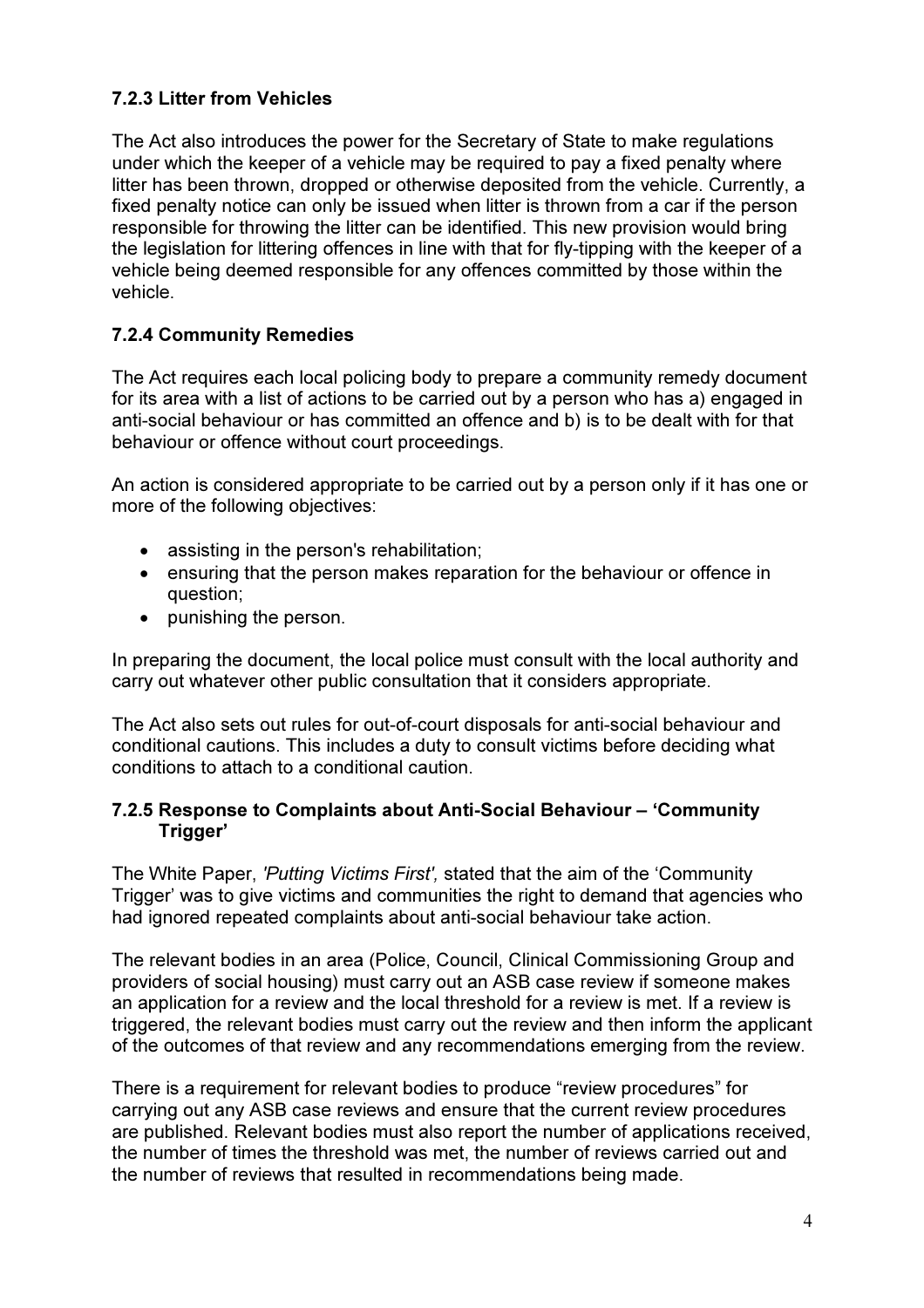A report detailing local arrangements for managing the 'Community Trigger' process was presented to the Cabinet Member for Safe and Attractive Neighbourhoods on 29th September.

## 7.3 RMBC Scheme of Delegation

The implementation of the Act will require amendments to operational processes and procedures, and supporting documentation etc. These matters are being addressed. However, the changes to the powers within the Act will also require amendments to the RMBC Scheme of Delegation. It is recommended that the following wording be added to the Scheme of Delegation:

"The Anti-social, Crime and Policing Act 2014 is added to the list of statutes delegated to the Director of Housing and Neighbourhoods.

The following powers are delegated to the Director of Housing and Neighbourhoods:

Authorise any appropriate legal action available to the Council in respect of breaches of the Council's tenancy agreements and other legal measures against any perpetrators of harassment, crime and anti-social behaviour committed in the Borough of Rotherham. Such legal action includes, but is not limited to:

- Applications for a possession order in relation to Council properties whether on discretionary or mandatory grounds (including the service of any notice as a pre-requisite to such application) and action required to enforce such an order
- Applications for injunctions (including but not limited to those under Part 1 of the Anti-social Behaviour, Crime & Policing Act 2014 ("the 2014 Act"))
- Applications for Criminal Behaviour Orders (Part 2 of the 2014 Act)
- The issuing of Community Protection Notices (including the statutorily required prior written warnings) , the taking of any related remedial action, and applications for seizure of items used in the breach of a notice (Part 4 of the 2014 Act)
- The making, extension, variation and discharge of a Public Spaces Protection Order (Chapter 4 of the 2014 Act)
- The issuing of a closure notice (including a related variation and cancellation notice) and application for a closure order (including a related extension and discharge) (Part 4 of the 2014 Act)

Applications to enforce the breach of any orders obtained or notices served to deal with anti-social behaviour and crime, including, but not limited to

- Committal proceedings for breach of injunctions
- Prosecution proceedings for breach of Criminal Behaviour Orders, Community Protection Notices, Public Spaces Protection Orders, Closure Notices/Orders (including the issue of available fixed penalty notices)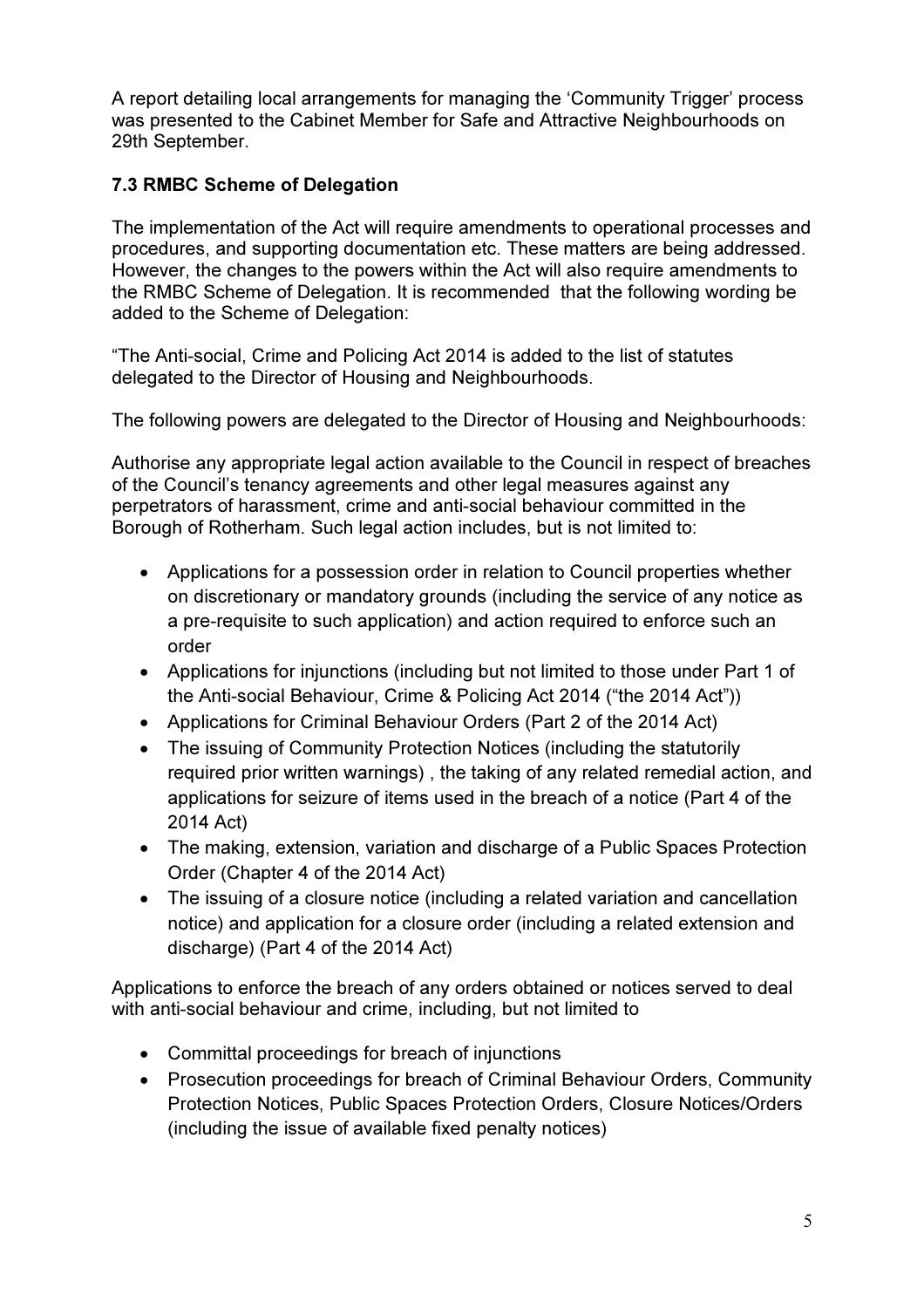To act on behalf of the Council in deciding whether the threshold for an anti-social behaviour case review is met in any given case in accordance with section 104 of the Act and the relevant review procedures, and if so, carrying out a review.

To act on behalf of the Council to carry out any formal consultation required in relation to:

- Injunctions (Part 1 of the 2014 Act)
- Closure Orders (Part 4 of the 2014 Act)
- Community Remedy (Part 6 of the 2014 Act)

Authorise officers to:

- Issue any notice as a pre-requisite to an application for a possession order (whether on discretionary or mandatory grounds) in relation to Council properties.
- Issue Community Protection Notices, prior written warnings and any related fixed penalty notices for breach
- Enforce a Public Spaces Protection Order (including the giving of a direction or issuing a fixed penalty notice)
- Enforce a closure order (including the seeking of an order for reimbursement of costs)

Authorise appropriate publicity by the Council for the purposes of advising members of the public that court orders have been made to deal with anti-social behaviour or crime and to encourage the reporting of any breaches of those orders to promote their effectiveness.

The Following Powers be Delegated to the Anti-social Behaviour Review Panel: To undertake the statutory reviews of the Council's decisions to seek a possession order of a Council tenancy on the absolute ground of ant-social behaviour, as required by section 85ZA of the Housing Act 1985.

The Dangerous Dogs Act 1991 (as amended) be added to the list of statutes delegated to the Director of Streetpride."

### 8. Finance

There are no immediate financial implications arising from the changes and operatiuonal implementation of the new powers will be accommodated within existing budgets and resources.

### 9. Risks and Uncertainties

Tackling ASB and responding to the vulnerable within our communities is a priority for both South Yorkshire Police and the council in keeping people safe and protecting the most vulnerable.

In terms of implementation, we are advised by the national Social Landlords Crime and Nuisance Group, that there will be a delay to the introduction of Part 1 of the Act;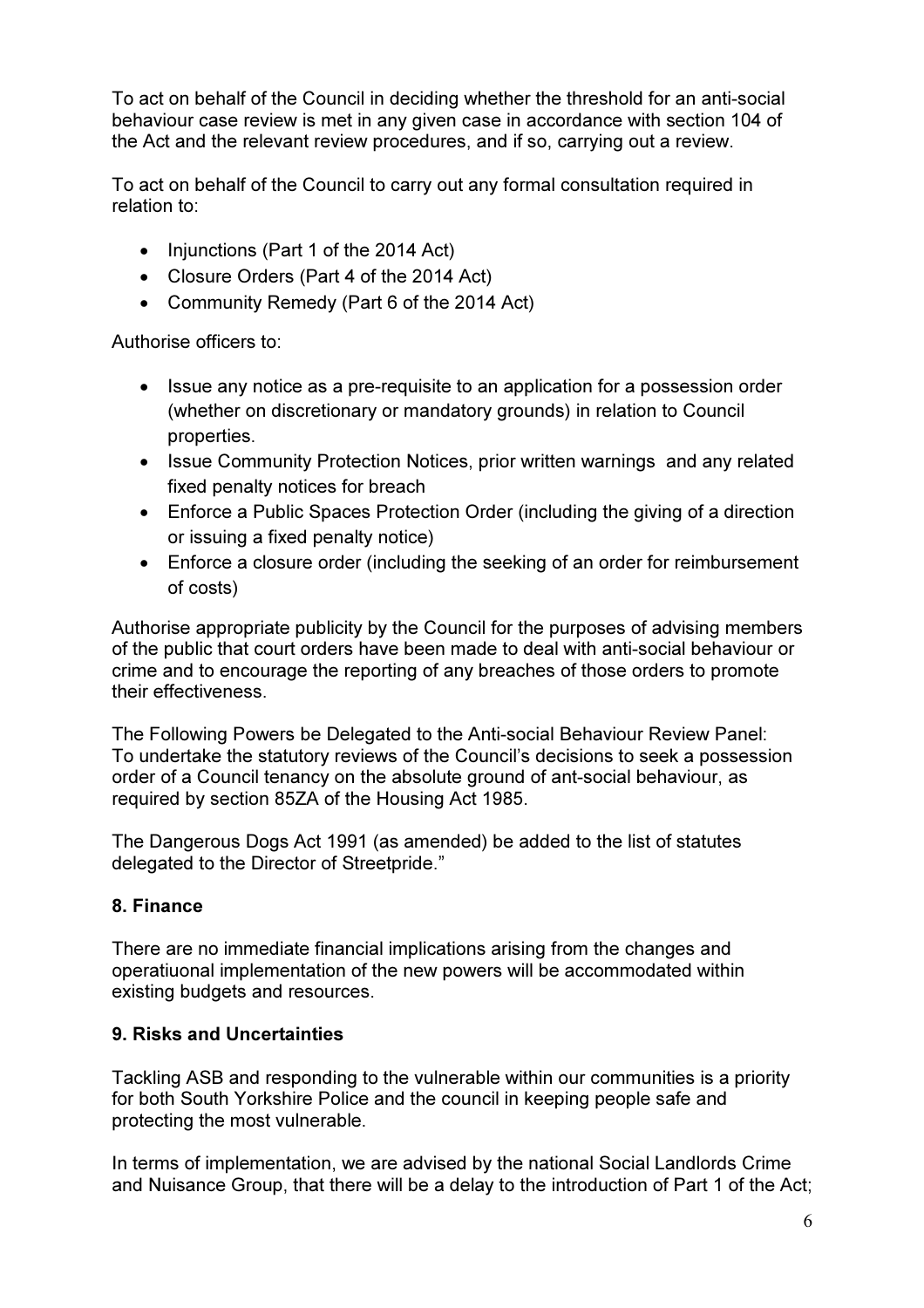the civil injunction. This will allow unavoidable and necessary changes to be made to the civil legal aid system, to ensure that applications for advocacy assistance can be assessed for those involved in civil injunction hearings. This will require amendments to the Legal Aid, Sentencing and Punishment of Offenders Act 2012 (LASPO) which should be completed by the end of January 2015 at the latest. Once this is completed we will be in a position to commence the civil injunction and a commencement date will be advised to us.

Until the LASPO provisions are in force and the Part 1 Civil Injunction is commenced, the 'ASBO on application' remedy will remain in place and we will continue to use anti-social behaviour housing injunctions (ASBIs).

It is also worth noting that the new anti-social behaviour powers can be used more flexibly than the current powers, for example, it might be appropriate in some cases to use a Community Protection Notice where an ASBO on application might currently be considered. It is for local authorities to apply the most appropriate remedy, to the situation in hand.

Parts 2-6 of the Anti-social Behaviour, Crime and Policing Act 2014 will commence on 20 October as planned. This includes: the criminal behaviour order, dispersal power, community protection notices, public spaces protection order, closure power, new absolute ground for possession, community remedy and the community trigger.

The introduction of the new powers requires several risks to be addressed these include development of processes, training of staff, shared understanding with the Police both in terms of the introduction and implementation of the powers, and case specific information sharing protocolsbetween enforcement services (including the Police) to avoid duplication and effectiveness of the use of powers. These risks are managed Implementation Plan which links to the South Yorkshire Police's plans.

### 10. Policy and Performance Agenda Implications

- CP2 Protecting our most vulnerable people and families, enabling them to maximise their independence
- CP3 Ensuring all areas of Rotherham are safe, clean and well maintained

### 11. Background Papers and Consultation

- Anti-Social Behaviour, Crime & Policing Act 2014
- Home Office document 'Reform of anti-social behaviour powers Statutory guidance for frontline professionals'
- 'Community Trigger' Report, Cabinet Member for Safe and Attractive Neighbourhoods, 29th September 2014
- Advice and guidance from the Head of Legal Services

The Commencement Order for the new Act can be found using the following link: http://www.legislation.gov.uk/id/uksi/2014/2590.

#### Contact Name : Steve Parry, RMBC Crime & Anti-Social Behaviour Manager Tel (3)34565, steve.parry@rotherham.gov.uk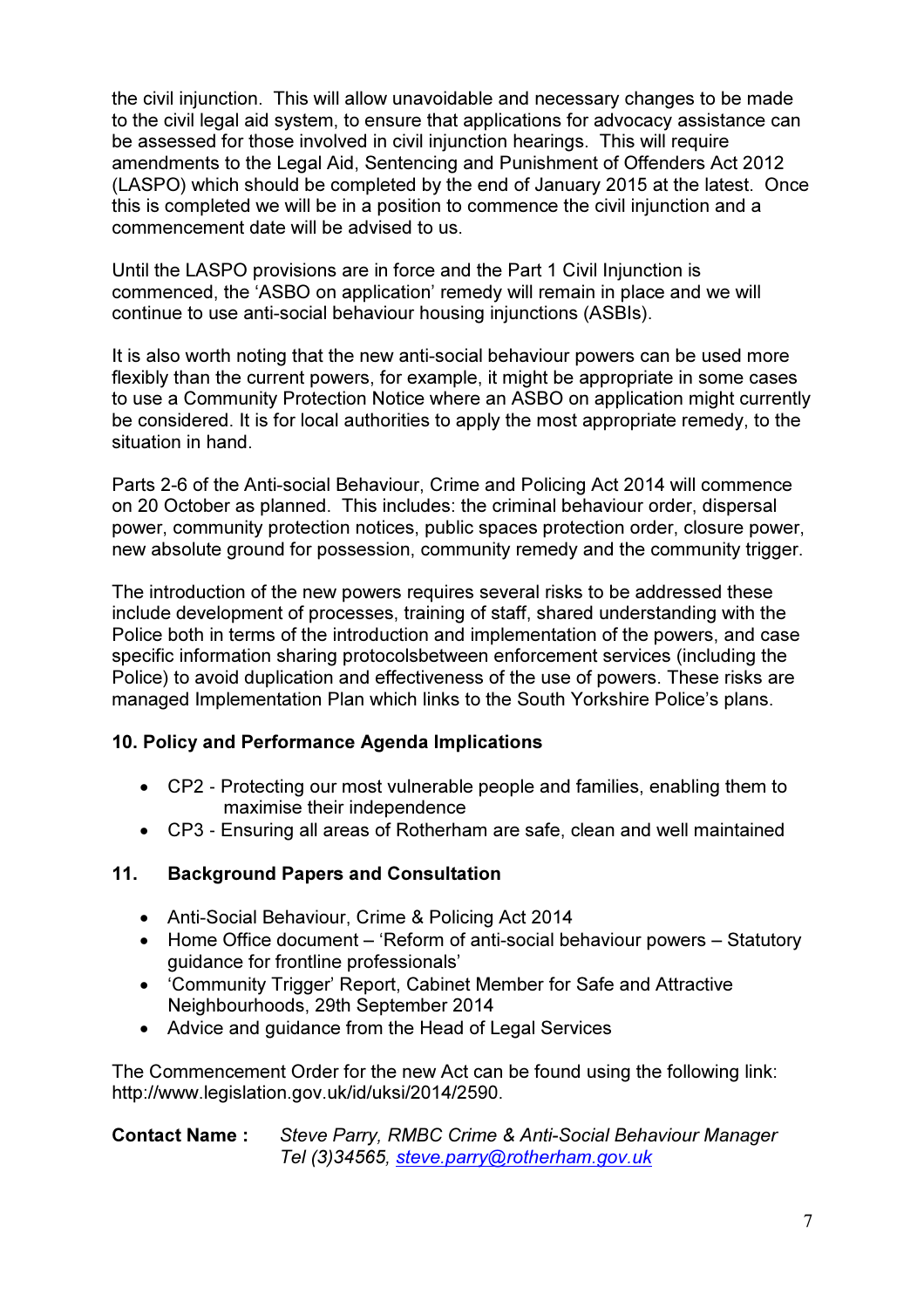## Appendix 1.

#### Anti-Social Behaviour, Crime & Policing Act 2014 New Measures for Tackling Anti-Social Behaviour

#### 1. Injunction to Prevent Nuisance and Annoyance

The Injunction to deal with ASB is a civil power which can be applied for by a range of agencies to deal with anti-social individuals. Agencies that can apply for Injunction to deal with ASB include district councils, housing providers and the Police. Applications must be made to a youth court for those aged under 18 and to the county court or High Court in all other cases. The Injunction to deal with ASB can prohibit the offender from doing proscribed things (prohibitions) and require them to do certain things (requirements). The requirements should aim to tackle the underlying causes of the anti-social behaviour and could include such things as attending an anger management course, participating in substance misuse awareness sessions, or attending a job readiness course.

Breach of an Injunction to deal with ASB is not a criminal offence. For adults, a breach is dealt with by a civil contempt of court and breach proceedings for under 18s are dealt with in the youth court.

### 2. Criminal Behaviour Order (CBO).

The CBO is available on conviction for any criminal offence in any criminal court. It is similar to the Injunction to deal with ASB and can include prohibitions and requirements. However, unlike the Injunction to deal with ASB , it is a criminal offence to fail to comply with an order without reasonable excuse. Breaches of CBO by those aged under 18 will be dealt with in the youth court. In all other cases, the offence will be considered by the magistrates' court or Crown Court.

These measures replace the existing ASBO; ASBO on conviction; Drinking Banning Order; Drinking Banning Order on conviction; ASB Injunction; Individual Support Order and Intervention Order.

### 3. Directions Power.

The power can be used by the police to disperse anti-social individuals and provide immediate short-term respite to the local community. Police officers can also confiscate any item that they believe has been used, or is likely to be used, in antisocial behaviour. Failure to comply with the direction is an offence, which can result in imprisonment or a fine.

This measure replaces the existing Section 30 Dispersal Order and Section 27 Direction to Leave.

#### 4. Community Protection Notice (CPN).

The CPN is intended to deal with particular, on-going problems, or nuisances that negatively affect the community's quality of life by targeting those responsible. CPNs can be used to tackle a wide range of problem behaviours including graffiti, rubbish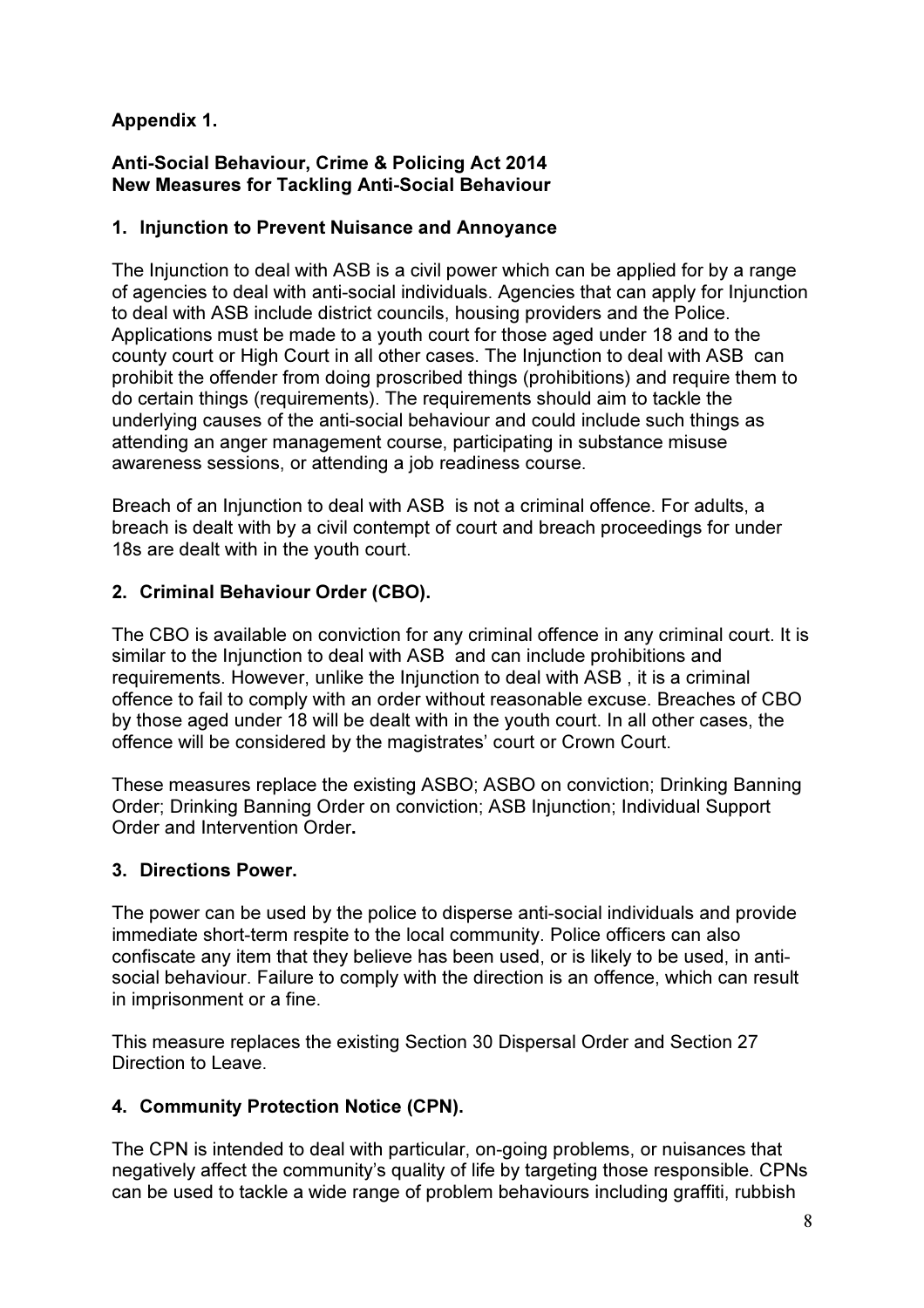and noise. It can be issued against any person over the age of 16 or a body, including a business. The Home Office note that councils already take the lead in dealing with these kinds of issues. In addition to designated council officers, CPNs can also be issued by police officers and police community support officers. A person found guilty of failing to comply with a notice without reasonable excuse is liable to a fine of up to £2,500 (£20,000 in the case of a body).

## 5. Public Spaces Protection Order (PSPO).

The PSPO is intended to deal with a particular nuisance or problem in a particular area that is detrimental to the local community's quality of life, by imposing conditions on the use of the area which apply to everyone. This could include, but is not restricted to, placing restrictions on the use of parks, alleyways, or communal areas to prevent problems with misuse of alcohol, dogs or noise. Local authorities will be responsible for making a PSPO but police officers and police community support officers can also play a role in enforcing the orders. It is an offence to fail to comply with an order without reasonable excuse and can result in a fine of up to £1,000.

The Act provides the ability for authorised local authority officers, police and police community support officers to issue a fixed penalty notice for failure to comply with both a CPN and a PSPO as an alternative to prosecution. The amount of the fixed penalty notice can be set by the local authority but cannot exceed £100.

## 6. Closure Power.

The closure power can be used by local authorities and the police to close premises that are causing nuisance or disorder. The power comes in two stages. The closure notice can be used out of court to provide short term relief up to a maximum of 48 hours. The notice can then be extended upon application for a closure order to the magistrates' court for a period of up to three months. At any time before the expiry of the closure order, an application may be made to the court for an extension (or further extension) of the order up to a total of six months.

These measures replace the existing Litter Clearing Notice; Street Litter Clearing Notice; Grafitti/Defacement Removal Notice; Designated Public Place Order; Gating Order; Dog Control Order; ASB Premises Closure Order; Crack House Closure Order; Noisy Premises Closure Order and Section 161 Closure Order.

## 7. Dangerous Dogs

The Act amends the he Dangerous Dogs Act 1991 and strengthend shared powers with the Police relating to the keeping dogs under control. It makes it an offence for a dog to be dangerously out of control in all places, including inside the dog owner's home – protecting people such as postal workers, health and housing professionals and children. It also provides for the seizure of any dog which appears to be dangerously out of control whilst not in a public place.

The Act therefore, complements previous legislation:

• it is now an offence under section 3 for a person to be an owner or in charge of a dog, that is dangerously out of control in any place in England or Wales and now covers those situations where postal workers are entering gardens.